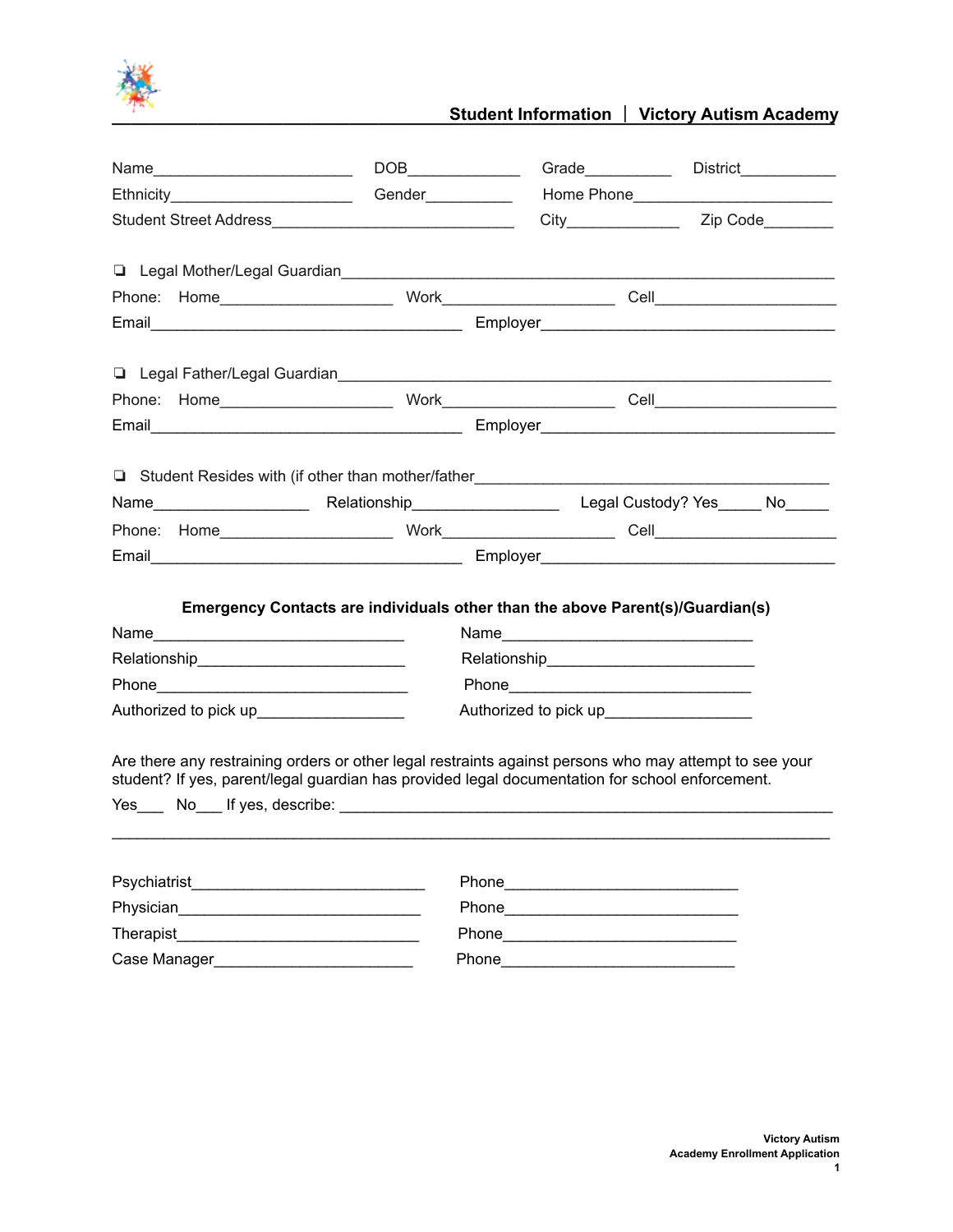

 $\_$ 

|  | Yes No Is your child under a physician's (including psychiatric) care for a specific concern? If yes,<br>please explain: |
|--|--------------------------------------------------------------------------------------------------------------------------|
|  |                                                                                                                          |

**Yes No** Has your child been diagnosed with any of the following (Please Circle): Anxiety, Depression, Schizophrenia, Bipolar Disorder, Borderline Personality Disorder, Oppositional Defiant Disorder, ADD/ADHD, Other\_\_\_\_\_\_\_\_\_\_\_\_\_\_\_\_\_\_\_\_\_\_\_\_\_\_\_\_\_\_\_\_\_\_\_\_\_\_\_\_\_\_\_\_\_\_\_\_\_\_\_\_

 $\mathcal{L}_\text{max}$  , and the set of the set of the set of the set of the set of the set of the set of the set of the set of the set of the set of the set of the set of the set of the set of the set of the set of the set of the

 $\_$  , and the set of the set of the set of the set of the set of the set of the set of the set of the set of the set of the set of the set of the set of the set of the set of the set of the set of the set of the set of th

\_\_\_\_\_\_\_\_\_\_\_\_\_\_\_\_\_\_\_\_\_\_\_\_\_\_\_\_\_\_\_\_\_\_\_\_\_\_\_\_\_\_\_\_\_\_\_\_\_\_\_\_\_\_\_\_\_\_\_\_\_\_\_\_\_\_\_\_\_\_\_\_\_\_\_

\_\_\_\_\_\_\_\_\_\_\_\_\_\_\_\_\_\_\_\_\_\_\_\_\_\_\_\_\_\_\_\_\_\_\_\_\_\_\_\_\_\_\_\_\_\_\_\_\_\_\_\_\_\_\_\_\_\_\_\_\_\_\_\_\_\_\_\_\_\_\_\_\_\_\_

 $\_$  ,  $\_$  ,  $\_$  ,  $\_$  ,  $\_$  ,  $\_$  ,  $\_$  ,  $\_$  ,  $\_$  ,  $\_$  ,  $\_$  ,  $\_$  ,  $\_$  ,  $\_$  ,  $\_$  ,  $\_$  ,  $\_$  ,  $\_$  ,  $\_$  ,  $\_$  ,  $\_$  ,  $\_$  ,  $\_$  ,  $\_$  ,  $\_$  ,  $\_$  ,  $\_$  ,  $\_$  ,  $\_$  ,  $\_$  ,  $\_$  ,  $\_$  ,  $\_$  ,  $\_$  ,  $\_$  ,  $\_$  ,  $\_$  ,

 $\_$  ,  $\_$  ,  $\_$  ,  $\_$  ,  $\_$  ,  $\_$  ,  $\_$  ,  $\_$  ,  $\_$  ,  $\_$  ,  $\_$  ,  $\_$  ,  $\_$  ,  $\_$  ,  $\_$  ,  $\_$  ,  $\_$  ,  $\_$  ,  $\_$  ,  $\_$  ,  $\_$  ,  $\_$  ,  $\_$  ,  $\_$  ,  $\_$  ,  $\_$  ,  $\_$  ,  $\_$  ,  $\_$  ,  $\_$  ,  $\_$  ,  $\_$  ,  $\_$  ,  $\_$  ,  $\_$  ,  $\_$  ,  $\_$  ,

- **Yes No** Has your child been hospitalized? If yes, please list date(s), location(s), and reason(s) for hospitalization:\_\_\_\_\_\_\_\_\_\_\_\_\_\_\_\_\_\_\_\_\_\_\_\_\_\_\_\_\_\_\_\_\_\_\_\_\_\_\_\_\_\_\_\_\_\_\_\_\_\_\_\_\_\_\_\_\_\_\_\_\_\_\_
- **Yes No** Has your child ever exhibited aggression toward self or others?
- **Yes No** Are there strategies or incentives used at home that best help your child control his or her behavior? \_\_\_\_\_\_\_\_\_\_\_\_\_\_\_\_\_\_\_\_\_\_\_\_\_\_\_\_\_\_\_\_\_\_\_\_\_\_\_\_\_\_\_\_\_\_\_\_\_\_\_\_\_\_\_\_\_\_\_\_\_\_\_\_\_\_\_
- **Yes** No Does your child get adequate sleep at night?\_\_\_\_\_\_\_\_\_\_\_\_\_\_\_\_\_\_\_\_\_\_\_\_\_\_\_\_\_
- **Yes No** Do you have an advocate? If so Who?\_\_\_\_\_\_\_\_\_\_\_\_\_\_\_\_\_\_\_\_\_\_\_\_\_\_\_\_\_\_\_\_\_\_\_\_\_\_\_\_\_\_\_\_\_ Phone\_\_\_\_\_\_\_\_\_\_\_\_\_\_\_\_\_\_\_\_\_\_\_\_\_\_\_\_\_\_\_\_\_\_\_\_\_\_\_\_\_\_\_\_\_\_\_\_\_\_\_\_\_\_\_\_\_\_\_\_\_\_\_\_\_\_\_\_\_\_

What activities does your child enjoy?\_\_\_\_\_\_\_\_\_\_\_\_\_\_\_\_\_\_\_\_\_\_\_\_\_\_\_\_\_\_\_\_\_\_\_\_\_\_\_\_\_\_\_\_\_\_\_\_\_\_\_\_\_\_

What talents does your child enjoy?

\_\_\_\_\_\_\_\_\_\_\_\_\_\_\_\_\_\_\_\_\_\_\_\_\_\_\_\_\_\_\_\_\_\_\_ \_\_\_\_\_\_\_\_\_\_\_\_\_\_\_\_\_\_\_\_\_\_\_\_\_\_\_\_\_\_\_\_\_\_\_ **Legal Parent/Legal Guardian Signature Date** 

 $\_$  ,  $\_$  ,  $\_$  ,  $\_$  ,  $\_$  ,  $\_$  ,  $\_$  ,  $\_$  ,  $\_$  ,  $\_$  ,  $\_$  ,  $\_$  ,  $\_$  ,  $\_$  ,  $\_$  ,  $\_$  ,  $\_$  ,  $\_$ **Legal Parent/Legal Guardian Print Date**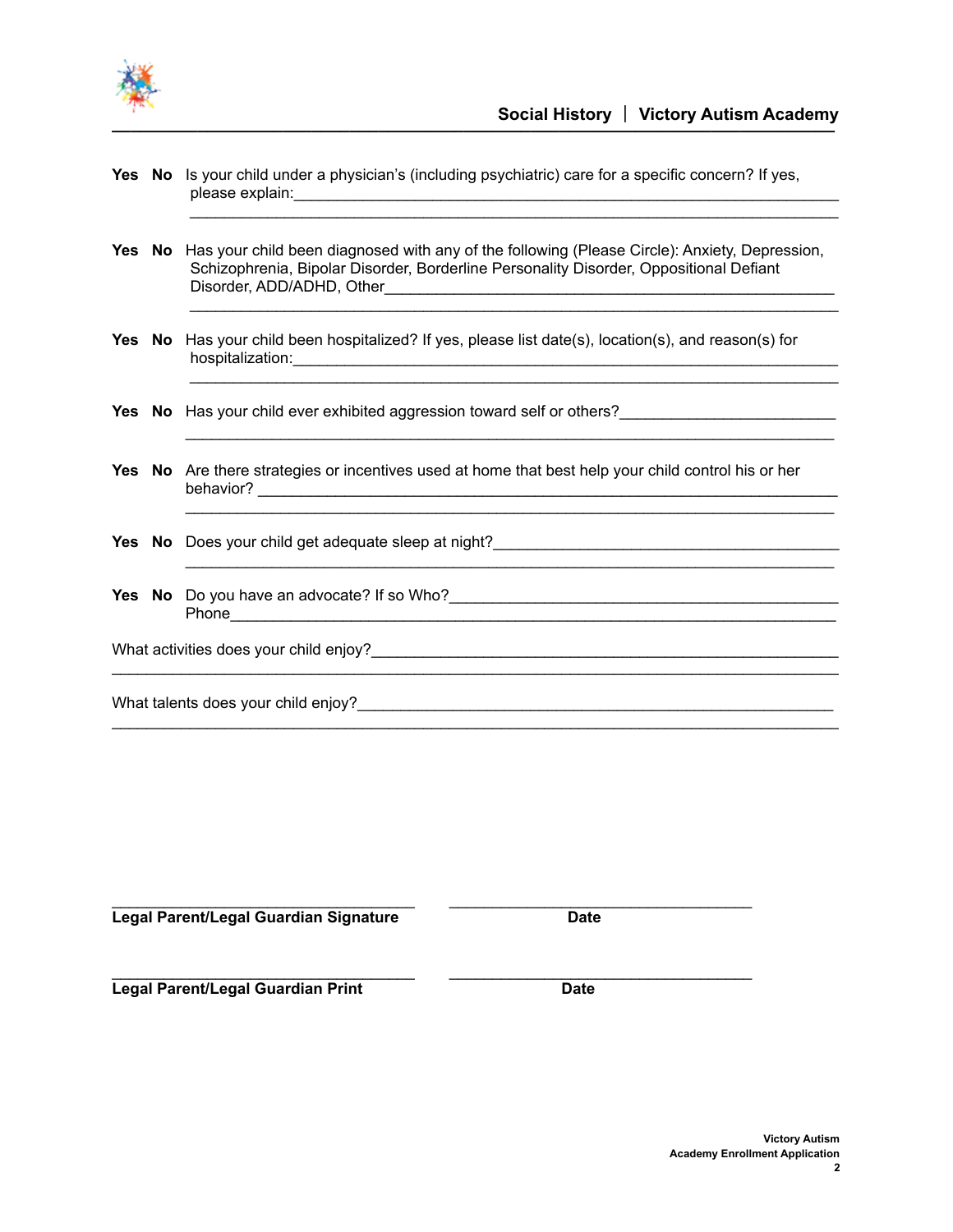

|  | Yes No Seizure Disorder or Frequent Seizures (Epilepsy) Frequency:                                                                                                                                                                                                                              |  |  |  |
|--|-------------------------------------------------------------------------------------------------------------------------------------------------------------------------------------------------------------------------------------------------------------------------------------------------|--|--|--|
|  |                                                                                                                                                                                                                                                                                                 |  |  |  |
|  | <u> 1980 - Johann John Stein, market fransk fotballström (</u><br>Type of Seizure: <u>New York: Age at onset:</u> Age at onset:                                                                                                                                                                 |  |  |  |
|  | Yes No Diabetes Type 1_____ Type 2____ Date Diagnosed:__________________________<br>Current Medication(s) including dosage and how long taken:                                                                                                                                                  |  |  |  |
|  | *If given at school, parent/guardian must provide medication and materials.                                                                                                                                                                                                                     |  |  |  |
|  | Yes No Asthma<br>Current Medication(s) including dosage and how long taken: _____________________                                                                                                                                                                                               |  |  |  |
|  | *If given at school, parent/guardian must provide medication and materials.                                                                                                                                                                                                                     |  |  |  |
|  | <b>Yes No</b> Heart, Blood, or High Blood Pressure                                                                                                                                                                                                                                              |  |  |  |
|  | <b>Yes No</b> Chronic Ear or Throat Infections                                                                                                                                                                                                                                                  |  |  |  |
|  | Yes No Frequent Headaches or Migraines                                                                                                                                                                                                                                                          |  |  |  |
|  | Yes No Head injuries or major accidents/trauma of any kind                                                                                                                                                                                                                                      |  |  |  |
|  | Yes No Hearing Impairment<br>Uses Hearing Aids: Yes ___ No___<br>Degree of Loss: Note and the series of the series of the series of the series of the series of the series of the series of the series of the series of the series of the series of the series of the series of the series of t |  |  |  |
|  | Yes No Visual Impairment<br>Degree of Impairment:<br>Uses Glasses: Yes No                                                                                                                                                                                                                       |  |  |  |
|  |                                                                                                                                                                                                                                                                                                 |  |  |  |

I agree to inform Victory Autism Academy of any changes in my child's medical conditions and/or medications or dosages. I understand that medication changes can seriously affect my child's behavior at school. I understand that this information may be shared with other school personnel on a need-to-know basis to help provide a safe learning environment for my child.

 $\_$  ,  $\_$  ,  $\_$  ,  $\_$  ,  $\_$  ,  $\_$  ,  $\_$  ,  $\_$  ,  $\_$  ,  $\_$  ,  $\_$  ,  $\_$  ,  $\_$  ,  $\_$  ,  $\_$  ,  $\_$  ,  $\_$  ,  $\_$ 

\_\_\_\_\_\_\_\_\_\_\_\_\_\_\_\_\_\_\_\_\_\_\_\_\_\_\_\_\_\_\_\_\_\_\_ \_\_\_\_\_\_\_\_\_\_\_\_\_\_\_\_\_\_\_\_\_\_\_\_\_\_\_\_\_\_\_\_\_\_\_

**Legal Parent/Legal Guardian Signature Date** Date

**Legal Parent/Legal Guardian Print Date**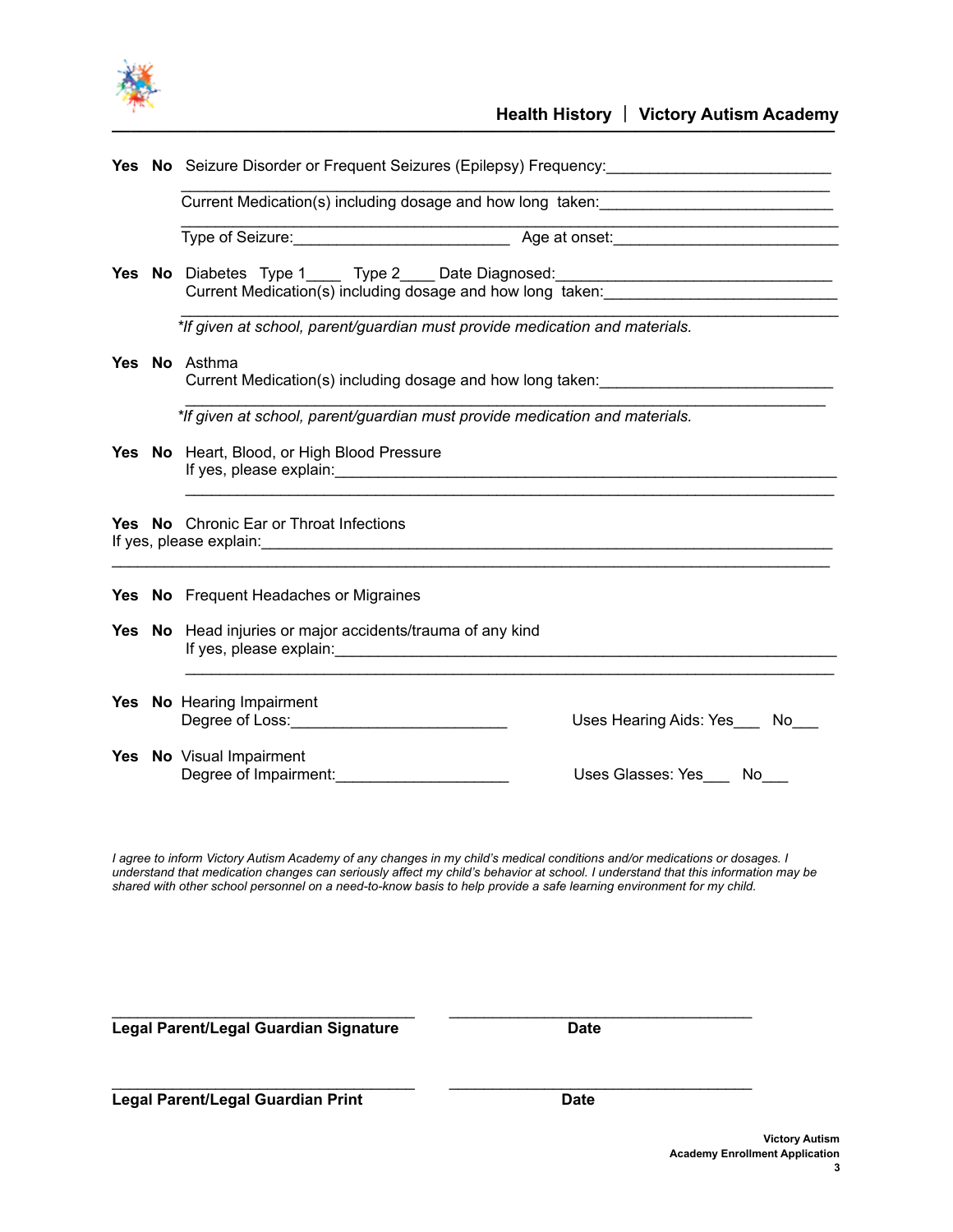

# **Request for Giving Medication at School** | Victory Autism Academy

## **Name of Medication and Dosage taken at School**

| <b>Name of Medication</b> | <b>Reason for Medication</b> | Time to be given at School |
|---------------------------|------------------------------|----------------------------|
|                           |                              |                            |
|                           |                              |                            |
|                           |                              |                            |

*This medication is to be furnished by a parent or guardian and is to be in the original prescription container with the name of the medication, the amount to be given, the time to be given, and the physician's name.*

## **Medication Taken at Home**

| <b>Name of Medication</b> | <b>Reason for Medication</b> | Time to be given at School |
|---------------------------|------------------------------|----------------------------|
|                           |                              |                            |
|                           |                              |                            |
|                           |                              |                            |

#### **Yes No** Allergies

| If yes, please describe below: |  |
|--------------------------------|--|
| Food                           |  |
| Insects                        |  |
| Environmental                  |  |
| Animals                        |  |
| Medications                    |  |
| Other                          |  |

# **Yes No** EPI-Pen

I give Victory Autism Academy personnel the authority to use an EPI-Pen if they deem it necessary. \_\_\_\_\_\_\_\_\_\_\_\_(Legal parent/Legal guardian Initial)

#### **I give permission for Victory Autism Academy to contact my child's doctor:**

| Name   | D-<br>- - -<br>none |  |
|--------|---------------------|--|
| Addres |                     |  |

*I give permission to Victory Autism Academy employees to give the above medication(s) at school. I agree to inform Victory Autism Academy of any changes in my child's medical conditions and/or medications or dosages. I understand that medication changes can seriously affect my child's behavior at school. I understand that this information may be shared with other school personnel on a need-to-know basis to help provide a safe learning environment for my child.*

 $\_$  ,  $\_$  ,  $\_$  ,  $\_$  ,  $\_$  ,  $\_$  ,  $\_$  ,  $\_$  ,  $\_$  ,  $\_$  ,  $\_$  ,  $\_$  ,  $\_$  ,  $\_$  ,  $\_$  ,  $\_$  ,  $\_$  ,  $\_$ 

\_\_\_\_\_\_\_\_\_\_\_\_\_\_\_\_\_\_\_\_\_\_\_\_\_\_\_\_\_\_\_\_\_\_\_ \_\_\_\_\_\_\_\_\_\_\_\_\_\_\_\_\_\_\_\_\_\_\_\_\_\_\_\_\_\_\_\_\_\_\_

## **Legal Parent/Legal Guardian Signature Date**

**Legal Parent/Legal Guardian Print Date**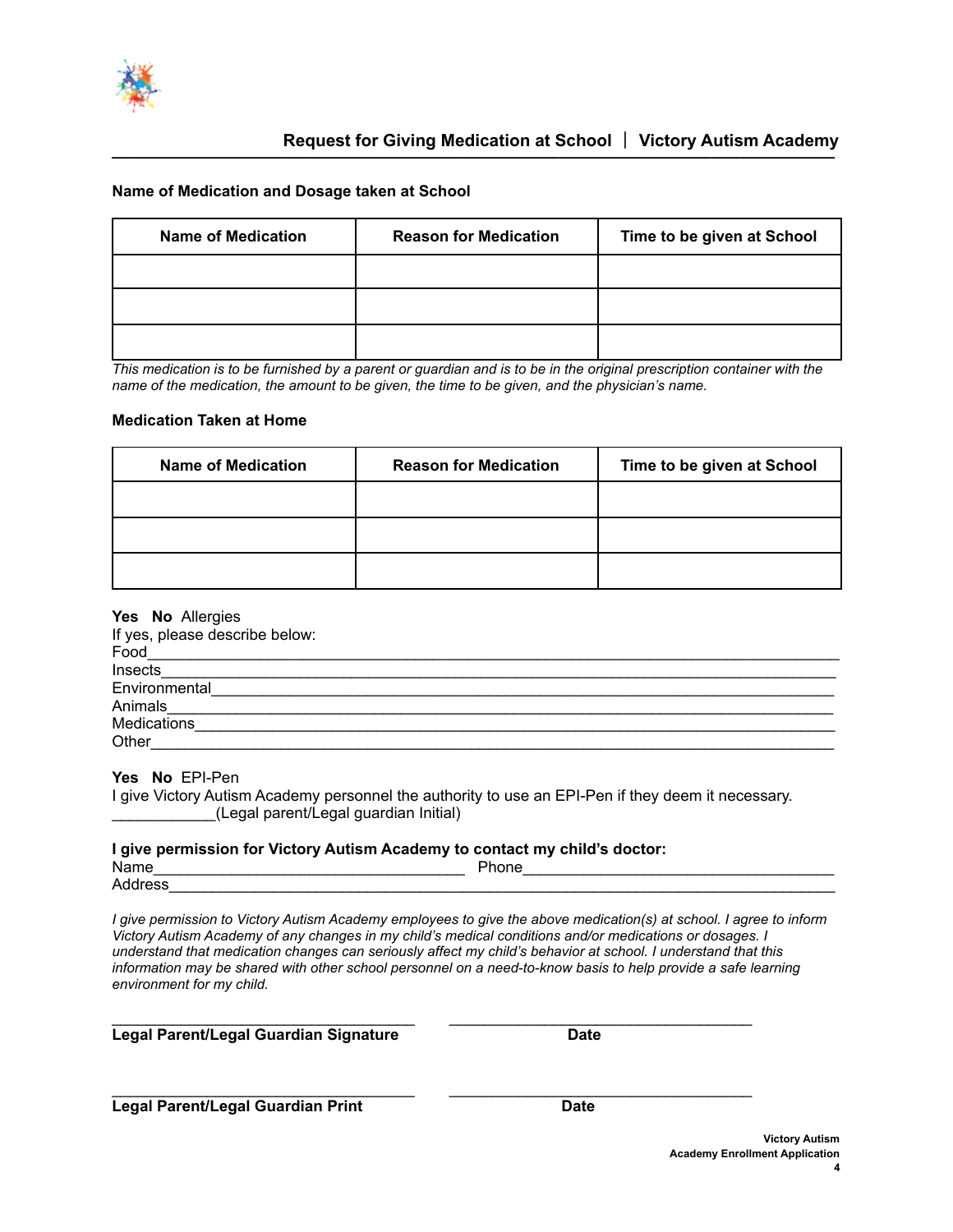

During the school year, students may be photographed, recorded, or filmed by Victory Autism Academy staff, while participating in fun and exciting school programs, events, and activities.

The purpose of this consent form is to give Victory Autism Academy permission and authority to use and/or publish your child's name, image, and/or creative works to further the educational mission of Victory Autism Academy. For example, uses may include positive recognition, yearbook, school newsletters, our website, our Facebook page, or pictures displayed in the school or office.

 $\Box$  I do hereby authorize and consent to use, release, and/or publication by Victory Autism Academy of my child's name, image (in any form), and creative work through any medium whatsoever, including but not limited to display, internet, written publication, and broadcast for any educational, promotional, business or other purposes without prior notice or compensation. Victory Autism Academy may exercise its rights as it deems appropriate for its productions, for advertising, and for other purposes.

 $\Box$  I do not authorize the Photo and Video Consent.

I understand that Victory Autism Academy uses live animals in therapy and education with students. Some of the animals would include: chickens, ducks, pigs, mini-ponies, bunnies, donkeys, dogs, and etc. Students are always well supervised when they are in close proximity to the animals; however, it is possible for an accident or injury to occur. If you wish for your child to participate in this very valuable part of our program, please sign the release below:

--------------------------------------------------------------------------------------------------------------------------------------------

 $\Box$  I hereby release Victory Autism Academy and employees from any harm, injury, or accident that might happen to my child as a part of the Animal Therapy program; and give my child permission to participate.

 $\Box$  I do not wish to have my child participate in the animal therapy program.

\_\_\_\_\_\_\_\_\_\_\_\_\_\_\_\_\_\_\_\_\_\_\_\_\_\_\_\_\_\_\_\_\_\_\_ \_\_\_\_\_\_\_\_\_\_\_\_\_\_\_\_\_\_\_\_\_\_\_\_\_\_\_\_\_\_\_\_\_\_\_

**Legal Parent/Legal Guardian Signature Date**

\_\_\_\_\_\_\_\_\_\_\_\_\_\_\_\_\_\_\_\_\_\_\_\_\_\_\_\_\_\_\_\_\_\_\_ \_\_\_\_\_\_\_\_\_\_\_\_\_\_\_\_\_\_\_\_\_\_\_\_\_\_\_\_\_\_\_\_\_\_\_ **Legal Parent/Legal Guardian Print Date**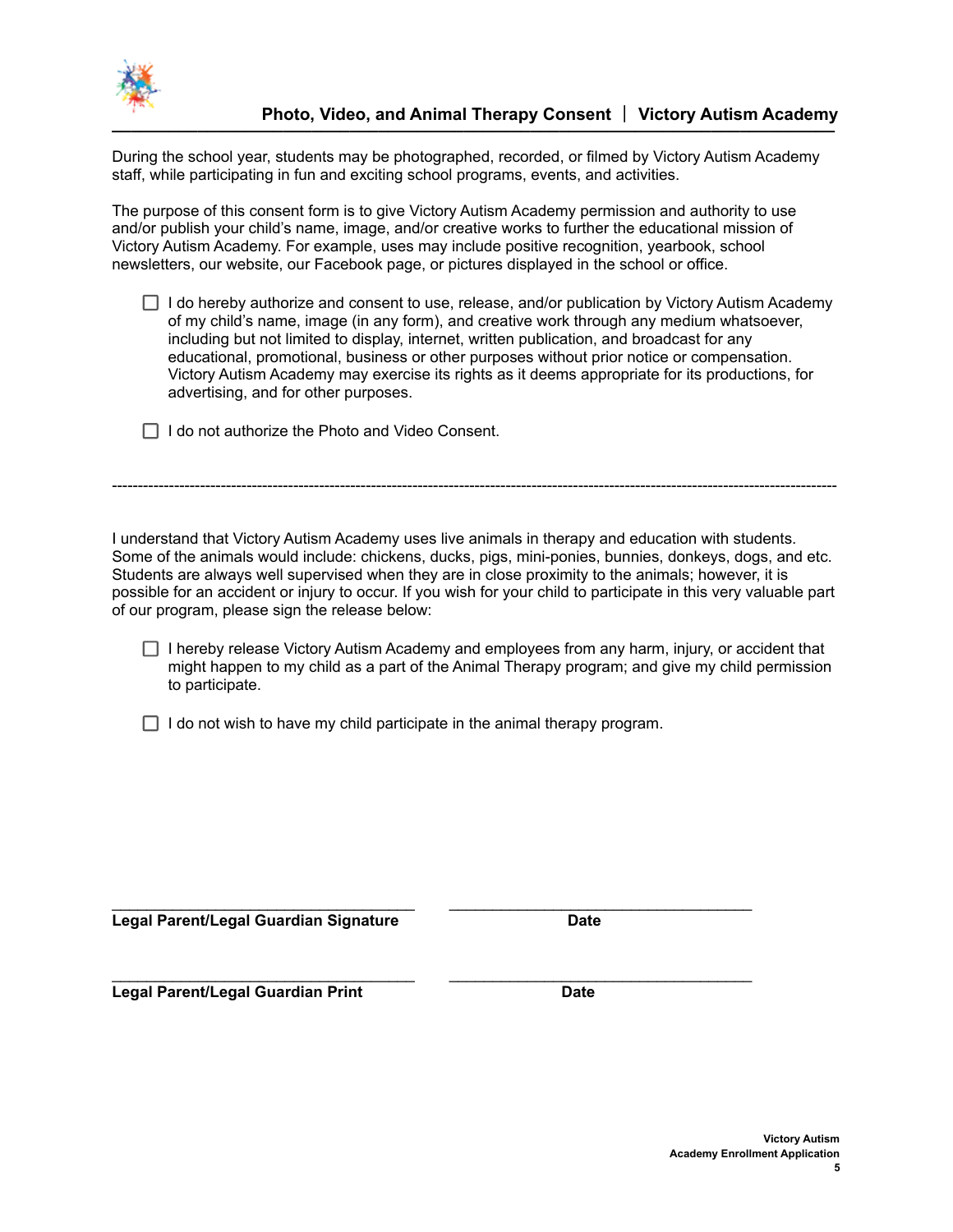

# **Agreement for Student Use of Technology** | **Victory Autism Academy \_\_\_\_\_\_\_\_\_\_\_\_\_\_\_\_\_\_\_\_\_\_\_\_\_\_\_\_\_\_\_\_\_\_\_\_\_\_\_\_\_\_\_\_\_\_\_\_\_\_\_\_\_\_\_\_\_\_\_\_\_\_\_\_\_\_\_\_\_\_\_\_\_\_\_\_**

Victory Autism Academy will strive to enforce all rules concerning student access to the Internet through the use of technology. The school will also make every attempt to keep all students safe from inappropriate information and/or contact while using technology. Victory Autism Academy has installed Barracuda Web filtering software, which is utilized by most of the school districts in the state to eliminate student access to objectionable materials, information, and sites. Each student is responsible for their own behavior and will be held accountable. Parents will be required to make a decision of whether or not to allow their child access to the Internet. All parties are aware of the consequences for inappropriate behavior or rules violations.

As a parent/guardian of this child, I have read the Parent/Student Agreement for Student Use of Victory Autism Academy Technology and Appropriate Use Policy for Student Access to the Internet.

- I recognize it is impossible for the school to restrict access to all objectionable material, and I will not hold Victory Autism Academy responsible for materials acquired or contacts made on the internet.
- I understand that students may have access to inappropriate information, and should my child access this information, I will not hold Victory Autism Academy liable for any harm it may cause.
- I understand that any conduct by my child that is in conflict with these responsibilities is inappropriate, and such behavior may result in the termination of any and all access to Victory Autism Academy's technology, including the Internet, as well as possible disciplinary action.
- I have explained these responsibilities to my child and discussed the possible consequences for inappropriate behavior.
- I give permission to Victory Autism Academy to provide Internet access to my child.

\_\_\_\_\_\_\_\_\_\_\_\_\_\_\_\_\_\_\_\_\_\_\_\_\_\_\_\_\_\_\_\_\_\_\_ \_\_\_\_\_\_\_\_\_\_\_\_\_\_\_\_\_\_\_\_\_\_\_\_\_\_\_\_\_\_\_\_\_\_\_

 $\_$  ,  $\_$  ,  $\_$  ,  $\_$  ,  $\_$  ,  $\_$  ,  $\_$  ,  $\_$  ,  $\_$  ,  $\_$  ,  $\_$  ,  $\_$  ,  $\_$  ,  $\_$  ,  $\_$  ,  $\_$  ,  $\_$  ,  $\_$ 

I agree to pay any cost of repair to hardware and/or software that my child may damage through misuse. We ask parents to assist us in training students to help us care for this costly equipment. Our desire is to provide the very best resources available.

**Legal Parent/Legal Guardian Signature Date**

**Legal Parent/Legal Guardian Print Date**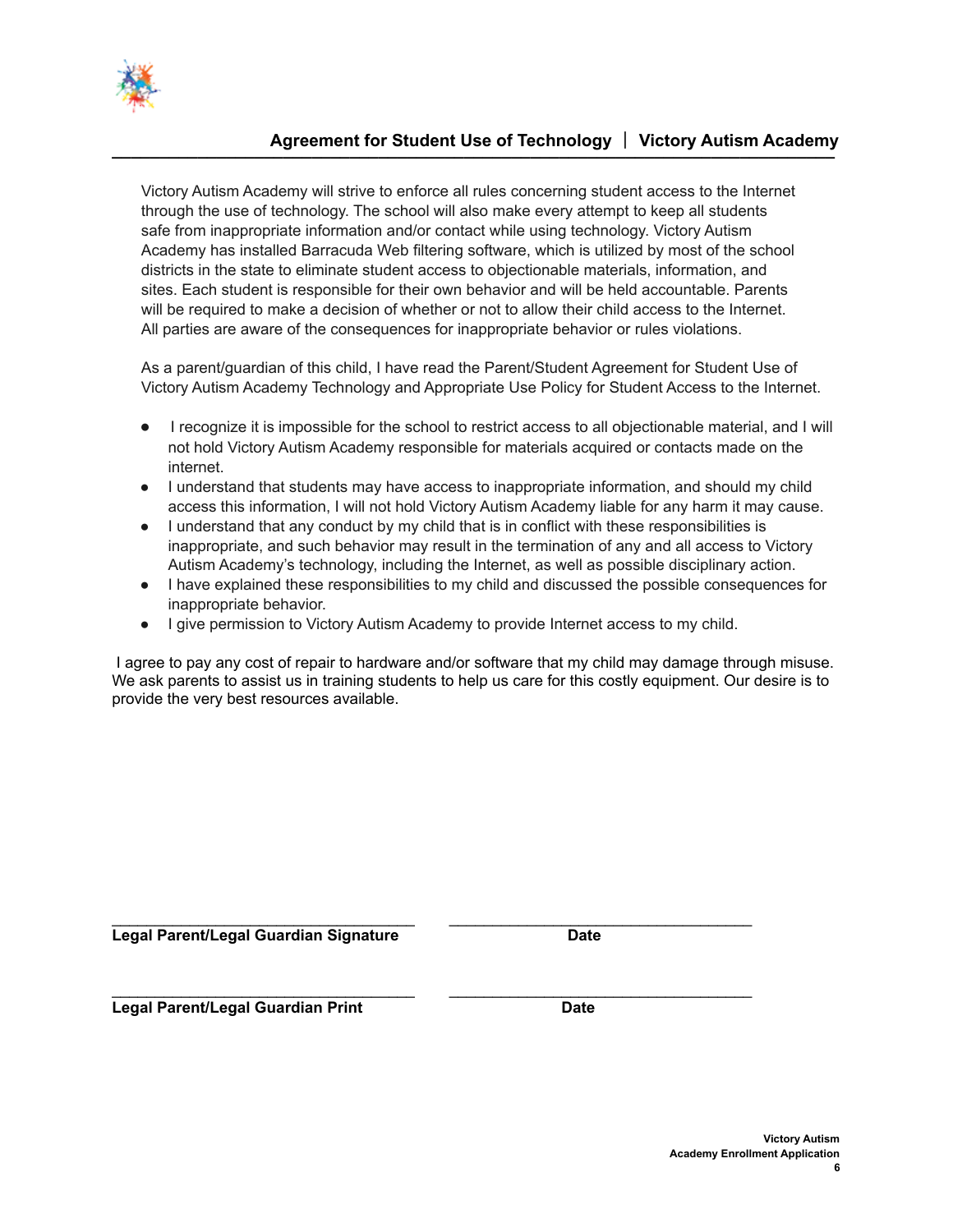

Victory Autism Academy (VAA) staff strives for excellence in providing the highest quality educational programs for all students. We make every effort to provide a healthy, positive, and safe environment promoting academics, life skills, social skills, and positive behavior. We use a variety of behavioral and Crisis Prevention Intervention (CPI) techniques to ensure the care, welfare, safety, and security for all students, staff, and others in the educational environment are a top priority.

Physical intervention will only be used as a last resort where we deem a child to be putting themselves or others in immediate physical danger. Therapeutic holds and physical restraint will not be used unless less restrictive interventions appear insufficient to mitigate the imminent danger of bodily harm to the student or others.

Therapeutic holds will not impede the student's ability to breathe and will not be out of proportion to the student's age or physical condition. Therapeutic holds will end when the student no longer is a physical danger to themselves or others.

A therapeutic hold is defined as a treatment technique where a person in crisis is contained by a group of trained personnel rather than mechanical or chemical restraint.

Victory Autism Academy does not use "seclusion" as a form of intervention. Victory Autism Academy staff may, however, take a student on a walk to calm him or her, or provide an alternative area away from the classroom to maintain student dignity, and privacy, and to maintain the safety of peers.

Victory Autism Academy staff are trained in the use of physical interventions as well as de-escalation strategies. Physical interventions can be as subtle as a physical cue and as restrictive as a therapeutic hold. Victory Autism Academy staff are trained in therapeutic holds and are overseen by a Crisis Prevention Intervention trainer. Staff are fully trained each year and provided no less than two refreshers within the school year.

When a therapeutic hold occurs, the lead staff member who responded will document the incident on a therapeutic report form and administration will check the student for any injury that may have occurred during the intervention. Parents or guardians will be informed that day via phone call. Parents may request a copy of the incident report at any time. All incidents are tracked so that we analyze any patterns related to the behaviors that lead to physical interventions to develop, different techniques to prevent the behavior from occurring in the future, to determine whether a child may need extra supports, and to develop replacement behaviors that will be taught to the student.

#### **Consent for Crisis Prevention Interventions and/or Therapeutic holds**

I understand and accept the above conditions, and I grant permission for the staff of Victory Autism Academy to utilize Crisis Prevention Interventions and/or therapeutic holds consistent with state and federal laws. Furthermore, I will contact Victory Autism Academy if I have any questions about behavioral interventions, Crisis Prevention Interventions, or therapeutic holds. I acknowledge that the signature of one legal parent/legal guardian is sufficient for these consents.

\_\_\_\_\_\_\_\_\_\_\_\_\_\_\_\_\_\_\_\_\_\_\_\_\_\_\_\_\_\_\_\_\_\_\_ \_\_\_\_\_\_\_\_\_\_\_\_\_\_\_\_\_\_\_\_\_\_\_\_\_\_\_\_\_\_\_\_\_\_\_

\_\_\_\_\_\_\_\_\_\_\_\_\_\_\_\_\_\_\_\_\_\_\_\_\_\_\_\_\_\_\_\_\_\_\_ \_\_\_\_\_\_\_\_\_\_\_\_\_\_\_\_\_\_\_\_\_\_\_\_\_\_\_\_\_\_\_\_\_\_\_ **Student Name Date**

**Legal Parent/Legal Guardian Signature Date**

**Legal Parent/Legal Guardian Print Date**

\_\_\_\_\_\_\_\_\_\_\_\_\_\_\_\_\_\_\_\_\_\_\_\_\_\_\_\_\_\_\_\_\_\_\_ \_\_\_\_\_\_\_\_\_\_\_\_\_\_\_\_\_\_\_\_\_\_\_\_\_\_\_\_\_\_\_\_\_\_\_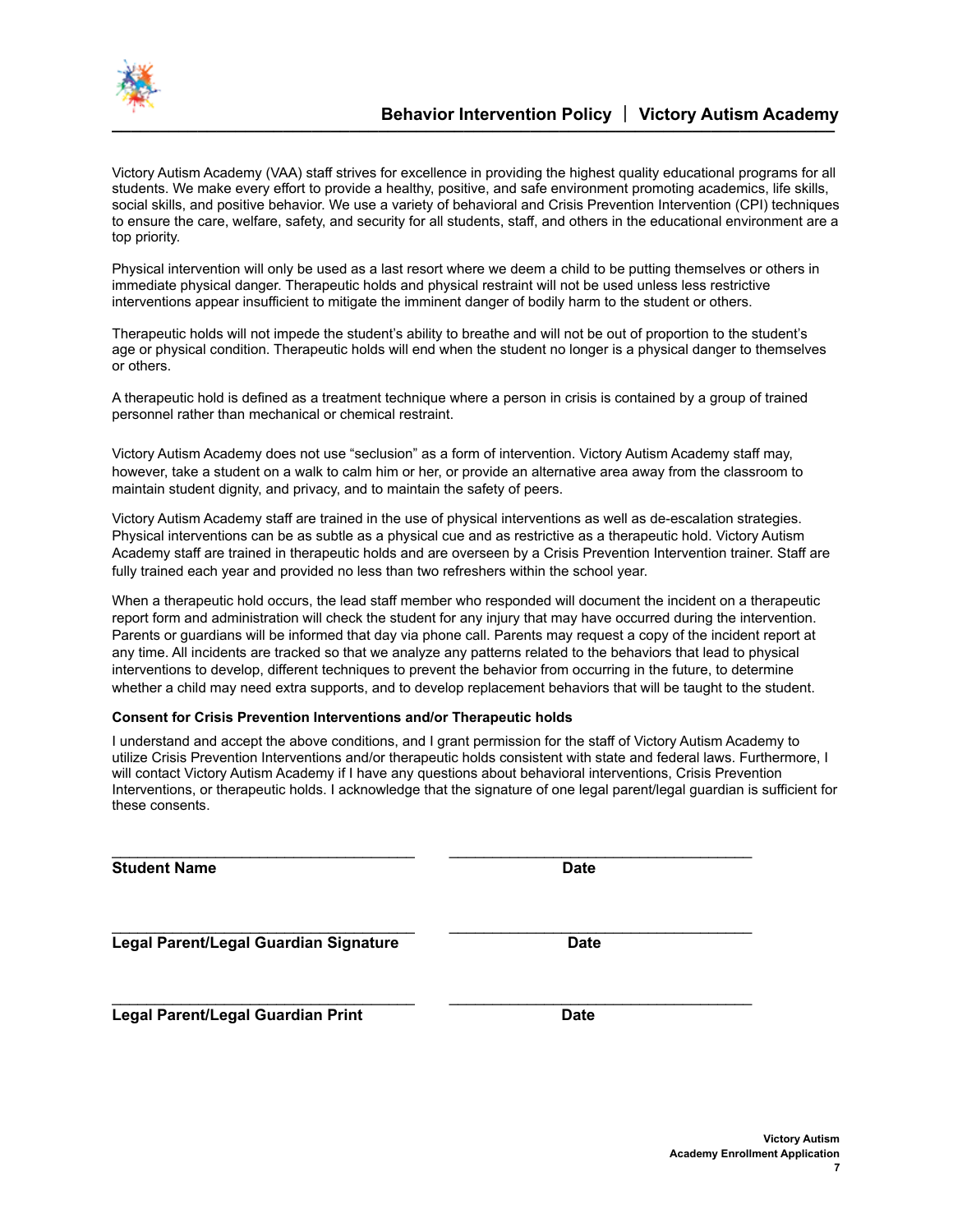

| Authorization to Release Confidential Information   Victory Autism Academy                                                                                                                                                                                                                                                   |             |  |
|------------------------------------------------------------------------------------------------------------------------------------------------------------------------------------------------------------------------------------------------------------------------------------------------------------------------------|-------------|--|
|                                                                                                                                                                                                                                                                                                                              |             |  |
| Students Name: __________________________                                                                                                                                                                                                                                                                                    |             |  |
| Requested By: Victory Autism Academy                                                                                                                                                                                                                                                                                         |             |  |
| 1781 N. Central Avenue, Goodyear, AZ 85383                                                                                                                                                                                                                                                                                   |             |  |
| Phone Number: 623-248-8624                                                                                                                                                                                                                                                                                                   |             |  |
| Fax Number:                                                                                                                                                                                                                                                                                                                  |             |  |
|                                                                                                                                                                                                                                                                                                                              |             |  |
|                                                                                                                                                                                                                                                                                                                              |             |  |
| Legal Parent/Legal Guardian Signature                                                                                                                                                                                                                                                                                        | <b>Date</b> |  |
|                                                                                                                                                                                                                                                                                                                              |             |  |
| <b>Legal Parent/Legal Guardian Print</b>                                                                                                                                                                                                                                                                                     | <b>Date</b> |  |
| I understand that this information will be used in a confidential and professional manner and in the student's best<br>interests. All information will be maintained in accordance with the Family Education Rights and Privacy Act. I<br>understand that my consent is voluntary and may be revoked in writing at any time. |             |  |
| Please Mail, Email, or Fax the following records:                                                                                                                                                                                                                                                                            |             |  |
| Withdrawn grades-SAIS ID                                                                                                                                                                                                                                                                                                     |             |  |
| Transcripts                                                                                                                                                                                                                                                                                                                  |             |  |
| Discipline Records                                                                                                                                                                                                                                                                                                           |             |  |
| <b>Attendance Records</b>                                                                                                                                                                                                                                                                                                    |             |  |
| All records of placement in special education                                                                                                                                                                                                                                                                                |             |  |
| Evaluation reports-including Psychological, reports from outside agencies, Occupational                                                                                                                                                                                                                                      |             |  |
| Therapy, Speech/Language Therapy, Physical Therapy, and Counselors                                                                                                                                                                                                                                                           |             |  |
| Signed MET reports                                                                                                                                                                                                                                                                                                           |             |  |
| Individual Education Plan (IEP)                                                                                                                                                                                                                                                                                              |             |  |
| General medical data and reports                                                                                                                                                                                                                                                                                             |             |  |
| Other                                                                                                                                                                                                                                                                                                                        |             |  |
|                                                                                                                                                                                                                                                                                                                              |             |  |